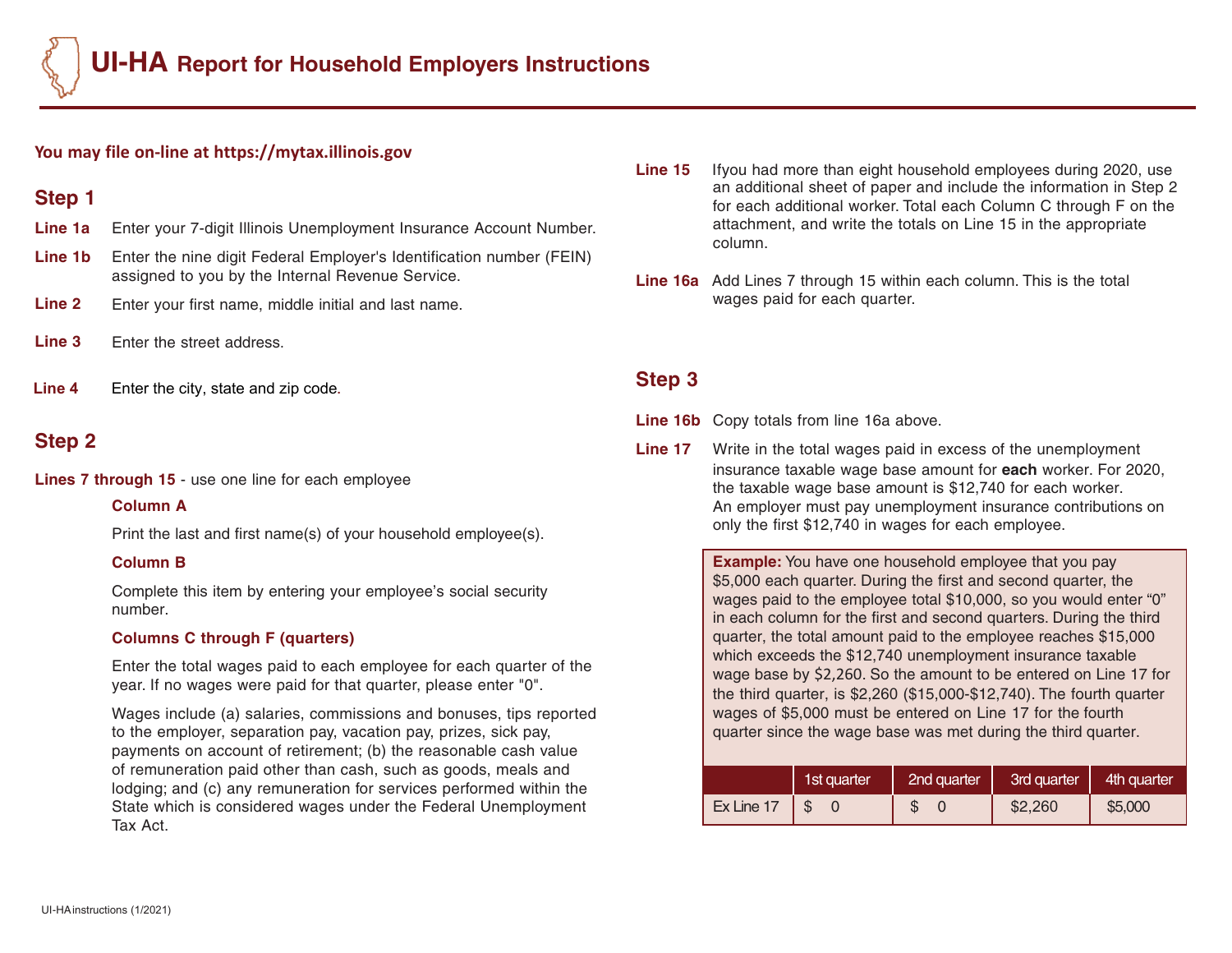## **Step 3** *continued*

**Line 18** Subtract Line 17 from Line 16b and enter the result on Line 18. These are your taxable wages.

#### **Lines 19 and 20**

For each quarter, calculate your unemployment insurance contribution. Within each column, complete either Line 19 or 20, whichever is applicable.

- **Line 21** Quarter totals: Enter the amount from Line 19 or 20 in each column. This is your contribution due for each quarter.
- **Line 22**. Grand total. Add the quarterly totals from Line 21 (Columns C, D, E and F) and enter the result on Line 22. This is your total unemployment insurance contributions for 2020.

## **Step 4**

**Line 23-26** Enter the total number of employees (full or part time) who are covered by unemployment insurance and who performed services during or received pay for the payroll period including the 12th of each month of the quarter. Include workers who have earned more than \$12,740 in the calendar year and those on vacation or paid sick leave. Exclude workers on strike.

# **Step 5**

- **Line 27** Write the amount shown on line 22. This is your total unemployment insurance contribution for 2020.
- **Line 28** Write the amount of any previous payment made to the Illinois Department of Employment Security for the liability shown on Line 27.
- **Line 29** Subtract Line 28 from Line 27. This is the amount of unemployment insurance contribution due.

Make your check payable to the **Illinois Department of Employment Security.**

## **Step 6**

**Line 30** If you have stopped employing workers, write the date of the last day you employed workers.

## **Step 7**

**Line 31** This report must be signed by the person named in Step 1, Line 2. If signed by any other person, a Power of Attorney must be attached.

### **MAIL YOUR COMPLETED REPORT ALONG WITH YOUR CHECK TO:**

ILLINOIS DEPARTMENT OF EMPLOYMENT SECURITY PO BOX 19300 SPRINGFIELD IL 62794-9300

# **General Instructions**

### **What if I do not file or pay by the due date?**

If you do not file a processable return or pay the tax you owe by the due date, you will owe penalty and interest.

## **What if I need to correct information I reported? Where may I obtain help or more information?**

For other related forms or help with questions regarding unemployment insurance, please call the Unemployment Insurance Hotline toll-free at (800) 247-4984.

The TTY number for the hearing impaired is (866) 212-8831.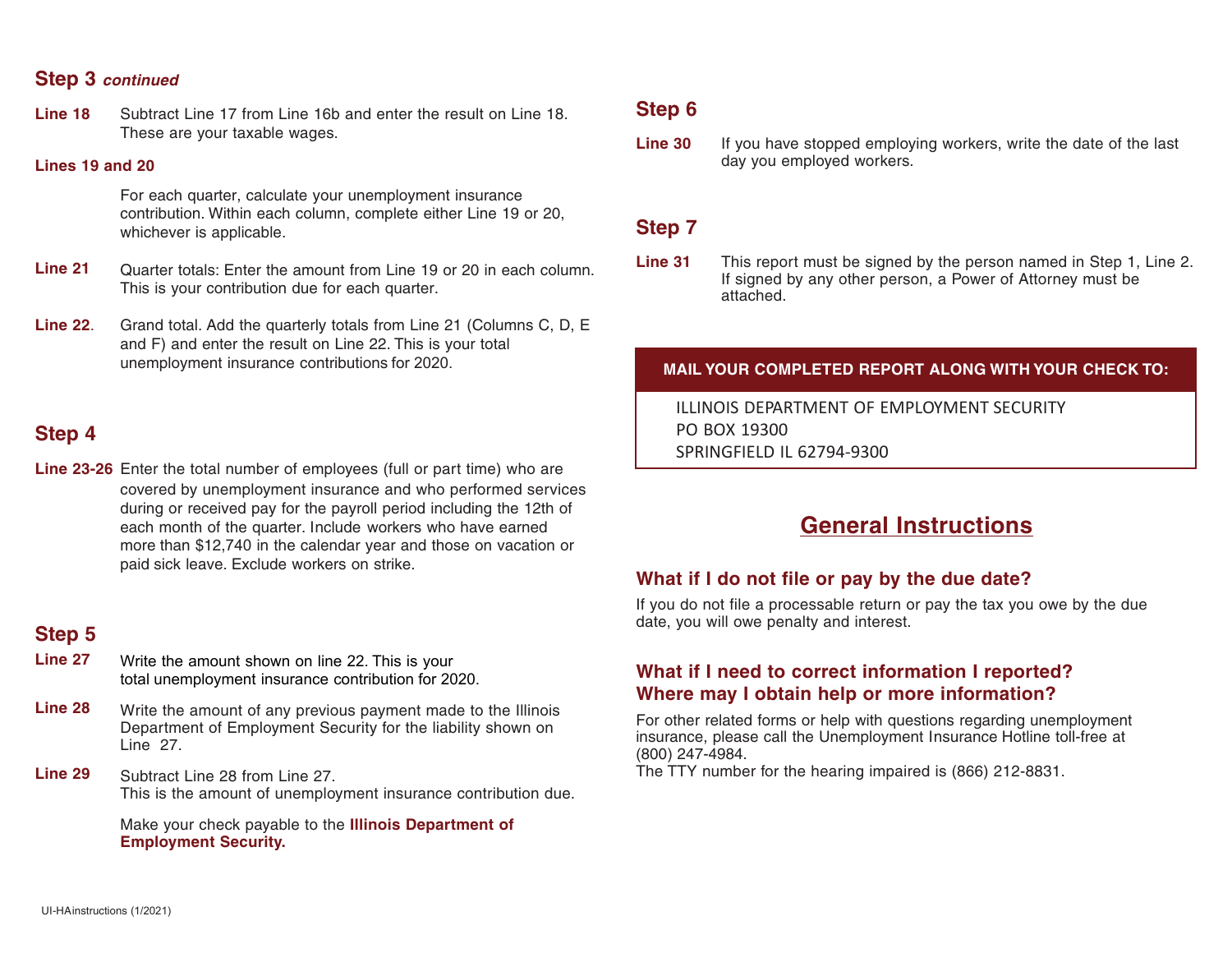# **State of Illinois Form UI-HA 2020 Report for Household Employers**

#### **Step 1: Tell us about yourself**

|                                                  | h                                        |  |
|--------------------------------------------------|------------------------------------------|--|
| Illinois account number (Unemployment Insurance) | Federal employer's identification number |  |
|                                                  |                                          |  |
| Your name (first, middle initial, last)          |                                          |  |
|                                                  |                                          |  |
| <b>Street Address</b>                            |                                          |  |
|                                                  |                                          |  |
| City                                             | Zip<br><b>State</b>                      |  |
|                                                  |                                          |  |

## **Step 2: Report your household employee information**

| 5                                                                        | For unemployment insurance reporting, complete Columns A-F |                        |                               |                               |                                |                               |
|--------------------------------------------------------------------------|------------------------------------------------------------|------------------------|-------------------------------|-------------------------------|--------------------------------|-------------------------------|
| 6<br>A<br>Name<br>(last, first)                                          |                                                            | Social<br>Security No. | 1/2020<br>QTR. ending Mar. 31 | 2/2020<br>QTR. ending June 30 | 3/2020<br>QTR. ending Sept. 30 | 4/2020<br>QTR. ending Dec. 31 |
| 8<br>9<br>10<br>11<br>12 <sub>2</sub><br>13<br>14<br>15 Other (attach) _ |                                                            |                        |                               |                               |                                |                               |
|                                                                          | 16a Column totals: Add Lines 7 through 15 in each column   |                        |                               |                               |                                |                               |

#### **Step 3: Figure your unemployment insurance contribution due for each quarter 1st quarter 1st quarter 2nd quarter 1st and quarter 3rd quarter 4th quarter**

16b Column totals: Copy totals from line 16a above.

**17** Write the total wages paid in excess of the taxable wage base amount (\$12,740 per employee for 2020).

18 Subtract Line 17 from Line 16b.

- **19** If Line 16a is less than \$50,000, multiply Line 18 by your 2020 contribution rate or 5.400%, **whichever is less.**
- **20** If Line 16a is \$50,000 or more, multiply Line 18 by your 2020 contribution rate.
- **21 Quarter totals:** Enter the amount from Line 19 and/or 20.

**22 Grand total:** Add the quarter totals from Line 21 (Columns C, D, E and F) and write the result on Line 22. **22 \_\_\_\_\_\_\_\_\_\_\_\_\_\_\_\_\_**

### UI-HAfront 1 of 2 (1/2021) **PLEASE RETURN THIS PAGE AND PAGE 2 OF THIS FORM**

\_\_\_\_\_\_\_\_\_\_\_\_\_\_\_\_\_\_\_\_\_\_ \_\_\_\_\_\_\_\_\_\_\_\_\_\_\_\_\_\_\_\_\_\_ \_\_\_\_\_\_\_\_\_\_\_\_\_\_\_\_\_\_\_\_\_\_ \_\_\_\_\_\_\_\_\_\_\_\_\_\_\_\_\_\_\_\_\_ \_\_\_\_\_\_\_\_\_\_\_\_\_\_\_\_\_\_\_\_\_\_ \_\_\_\_\_\_\_\_\_\_\_\_\_\_\_\_\_\_\_\_\_\_ \_\_\_\_\_\_\_\_\_\_\_\_\_\_\_\_\_\_\_\_\_\_ \_\_\_\_\_\_\_\_\_\_\_\_\_\_\_\_\_\_\_\_\_ **\_\_\_\_\_\_\_\_\_\_\_\_\_\_\_\_\_\_\_\_\_\_ \_\_\_\_\_\_\_\_\_\_\_\_\_\_\_\_\_\_\_\_\_\_ \_\_\_\_\_\_\_\_\_\_\_\_\_\_\_\_\_\_\_\_\_\_ \_\_\_\_\_\_\_\_\_\_\_\_\_\_\_\_\_\_\_\_\_**